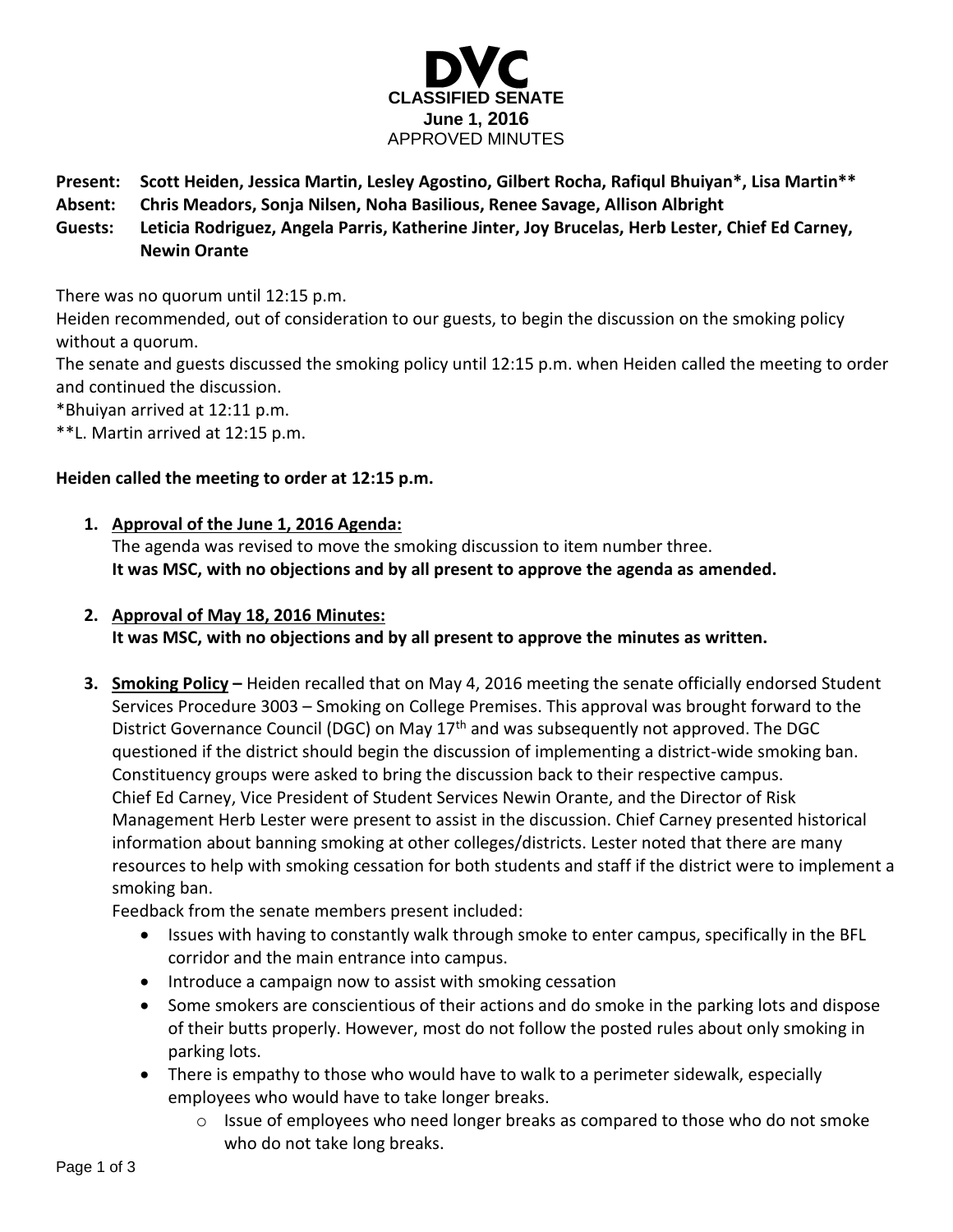

- Enforcement is lax with the current policy. Any revision to the policy needs to be firm in its definition.
- Contra Costa College has the best signage displaying the policy/procedure.
- Concern about how much time our custodial/buildings and grounds staff are spending on cleaning up "unlawful" smoking areas.
- There is some concern of losing FTES if the district were to become smoke free.
- If a change is made it is recommended to slowly roll it out and provide a date either six months or a year out to educate the campus.
- Chief Carney noted that the police services staff are prepared to enforce any change made to the policy and procedures.
- Orante noted that there will be a push to work with student services to inform and create opportunities for smoking education.
- It was noted that some staff smoke due to stressful workloads and it was added that smoking is an addiction that is hard to break. It was also noted that smokers are not a protected class per title 5, but the senate is sympathetic to those that are addicted to smoking.
- Smoking areas were discussed however the cost of building smoking areas or kiosks is too high. It was also noted that on other campuses in the state, the kiosks have been used often by homeless as shelters.
- Particular groups such as international students and veterans may need additional resources to adapt to a change.

Feedback provided via email

- Please tell them we want all types of smoking banned at the San Ramon campus. Cigarettes, pipes, e-cigarettes, vaporizers, etc. We would also like to be able to have Police Services have authority to enforce the policy
- No smoking at the entrance to the campus, along the parking lots where people enter the campus. I do not like having to walk through all the smoke.
- Would be nice to include school sponsored events. Every home football game we have the displeasure of inhaling smoke wafting down from the stadium seating and parking lot above. Not good for staff or students with high cardiovascular and muscular energy demands which require maximum oxygen delivery not carbon dioxide or toxins.
- I obviously can't make the meeting, but LOVE the idea of a smoke free campus (I hope that includes vaporizers). Most campuses are smoke free, and we need to do our part in promoting public health! Smoking bans have resulted in one of the greatest public health achievements in history. Also, Brown just signed a bill to increase the legal age to buy tobacco from 18 to 21. Even if it is difficult to enforce, it's an important message to stand behind.
- Well I hate the smoke, because it triggers my migraines. Having said that I figure you will set the poor employees who are addicted full postal. I imagine it will put them into painful withdrawal which should make them less than fully functional or pleasant. They should have some spot to get relief even if it is a big plexiglass box.